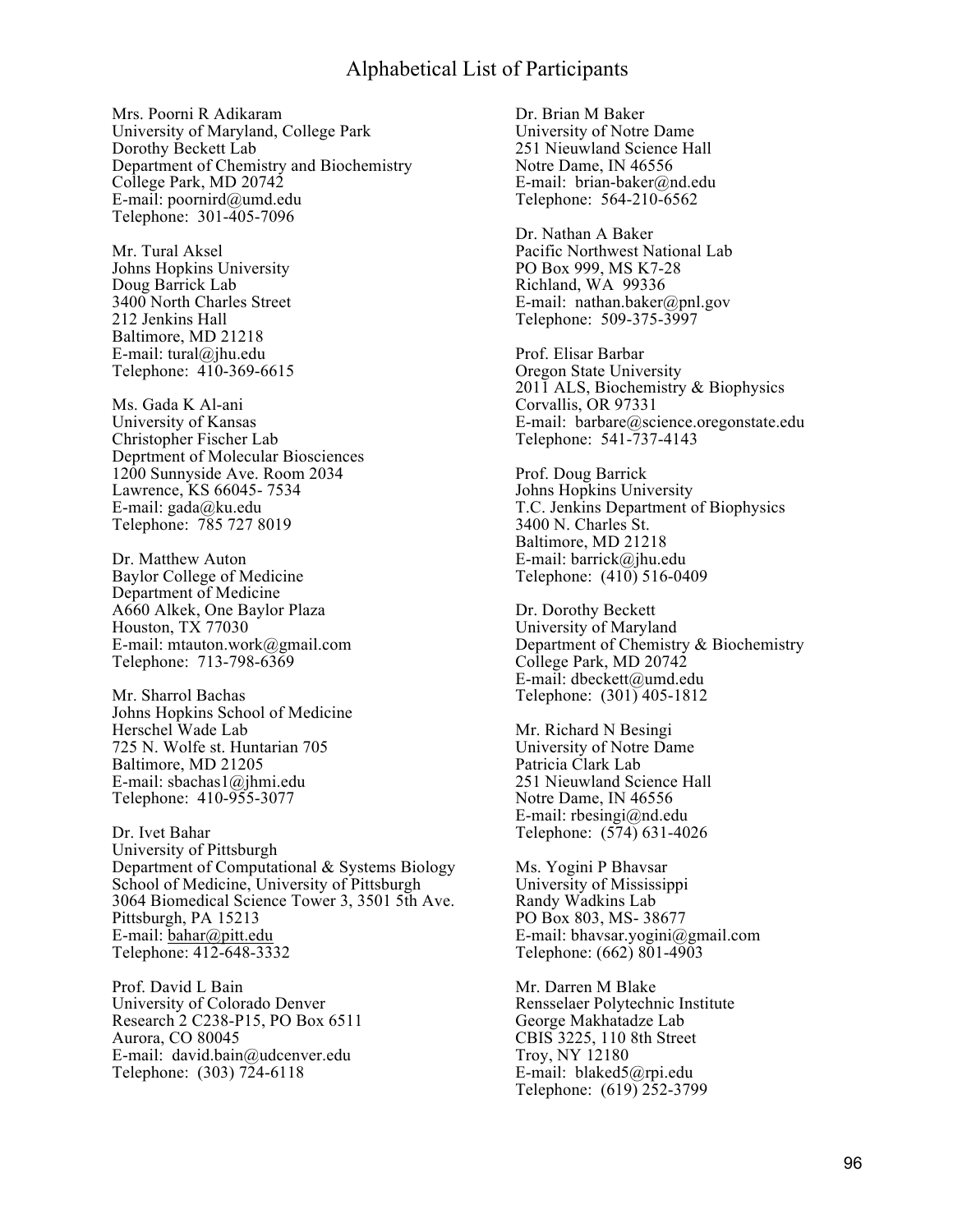Mrs. Christina Bradford Washington University in St. Louis Eric Galburt Lab Dept. of Biochemistry 660 S. Euclid Ave., Box 8231 St. Louis, MO 63110 E-mail: christina.bradford@go.wustl.edu Telephone: (314) 489-8265

Dr. Michael J Bradley Yale University Enrique De La Cruz Lab Dept of Molecular Biophysics & Biochemistry 260 Whitney Avenue, P.O. Box 208114 New Haven, CT 06520-8114 E-mail: michael.bradley@yale.edu Telephone: (203) 432-3094

Mrs. Esther Braselmann University of Notre Dame Patricia Clark Lab Department of Chemistry and Biochemistry 251 Nieuwland Science Hall Notre Dame, IN 46556 E-mail: ebraselm@nd.edu Telephone: (574) 631-4026

Dr. Billy M Britt Texas Woman's University Dept of Chemistry and Physics Denton, TX 76204-5859 E-mail: mbritt@twu.edu Telephone: (940) 898-2566

Ms. Hiromi S Brown Louisiana State University Vince LiCata Lab Department of Biological Sciences #107 Life Sciences Building Baton Rouge, LA 70803 E-mail: hbrown5@lsu.edu Telephone: (225)578-1589

Dr. Rajendar Burki University of Alabama at Birmingham Aaron Lucius Lab 901 14th Street South, Department of Chemistry AL 35205 E-mail: burki@uab.edu Telephone: 205-996-6575

Mr. Robert Buscaglia University of Louisville Jonathan Chaires Lab 505 S. Hancock St. CTR Building/ Rm 242E Louisville, KY 40202 E-mail: r0busc01@louisville.edu Telephone: (502)296-3637

Mrs. Christine E Cade North Carolina State University Clay Clark Lab 6001 Shadetree Lane Apt. D Raleigh, NC 27613 E-mail: chinachemmy@gmail.com Telephone: (919) 440-9624

Prof. Jannette Carey Princeton University Chemistry Dept. Princeton, NJ 08544-1009 E-mail: jcarey@princeton.edu Telephone: 6092581631

Mr. Jose A Caro Johns Hopkins University Bertrand García-Moreno Lab 3005 Huntingdon Ave. Apt. #5 E-mail: jcaro2@jhu.edu Telephone: 925-719-2108

Mr. Carlos A Castaneda University of Maryland, College Park David Fushman Lab Biomolecular Sciences Bldg #296 College Park, MD 20742 E-mail: carlos.a.castaneda@gmail.com Telephone: (301) 405-8710

Prof. Jonathan B. Chaires University of Louisville James Graham Brown Cancer Center 505 S. Hancock St. Louisville, KY 40202 USA E-mail: j.chaires@louisville.edu Telephone: (502) 852-1172

Dr. Clay Clark NC State University Dept of Molecular & Structural Biochemistry 128 Polk Hall, CB7622 Raleigh, NC 27695-7622 E-mail: clay\_clark@ncsu.edu Telephone: (919) 515-5805

Prof. Patricia L. Clark University of Notre Dame Department of Chemistry & Biochemistry 251 Nieuwland Science Hall Notre Dame, IN 46556 USA E-mail: pclark1@nd.edu Telephone: (574) 631-8353

Prof. James L Cole University of Connecticut 91 N. Eagleville Road U-3125 Storrs, CT 06269 E-mail: james.cole@uconn.edu Telephone: (860) 486-4333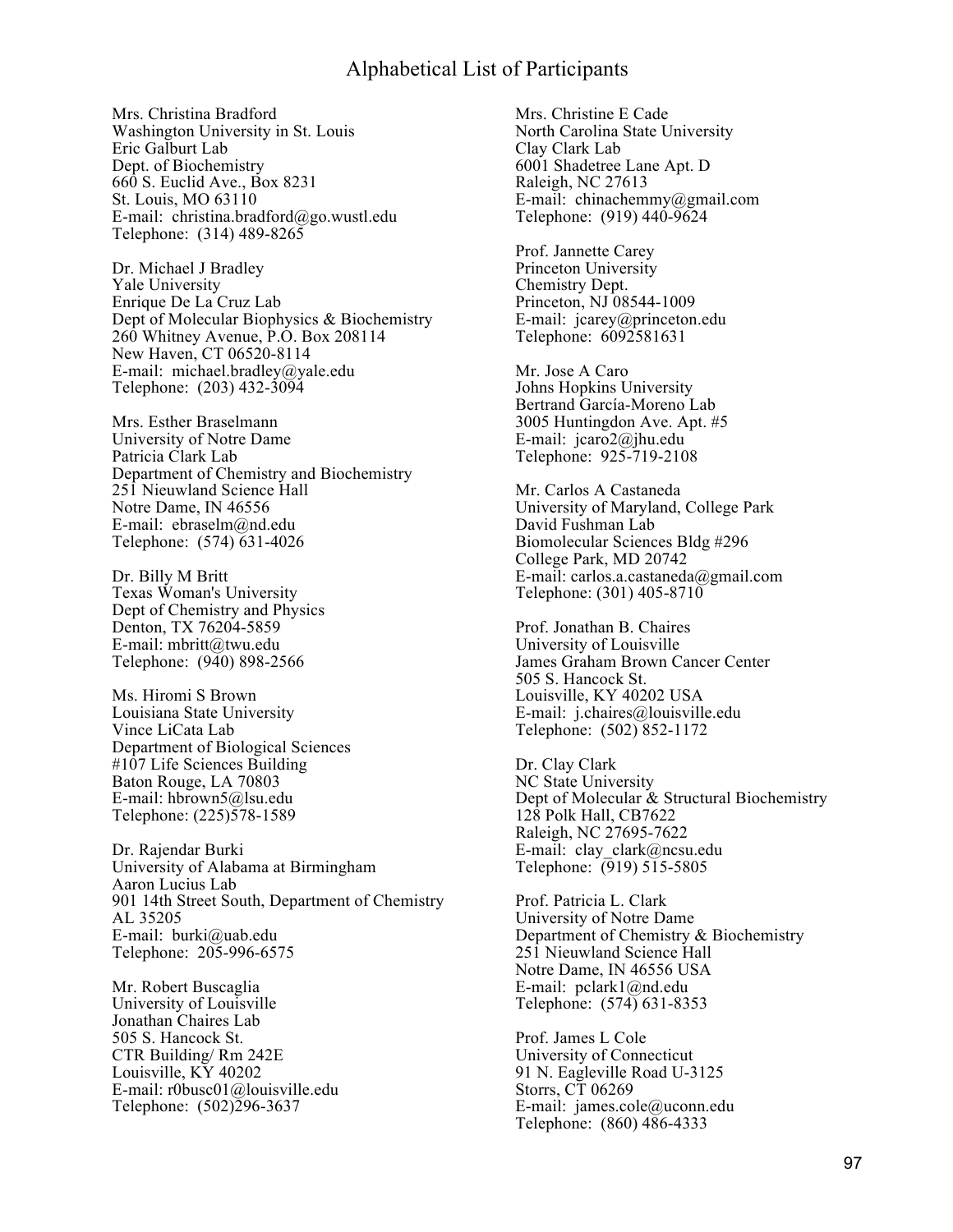Mrs. Kelly J Collins University of Cincinnati Rhett Kovall Lab 4720 Hamilton Ave., Cincinnati, OH 45223 E-mail: reneaukj@mail.uc.edu Telephone: (304) 518-9775

Mr. Michael A Conner University of Kansas Chris Fischer Lab 13308 W 56 Terrace Shawnee, KS 66216 E-mail: connerm@ku.edu Telephone: (913) 634-3643

Dr. Peter Cornish University of Missouri 117 Schweitzer Hall, Columbia, MO 65211 E-mail: cornishp@missouri.edu Telephone: (573) 882-0443

Dr. John J Correia Univ of Miss Medical Center Department of Biochemistry 2500 N State St, Jackson, MS 39216 E-mail: jcorreia@umc.edu Telephone: (601) 984-1522

Prof. Trevor P Creamer University of Kentucky Dept of Molecular & Cellular Biochemistry 741 S. Limestone Street Lexington, KY 40536-0509 E-mail: Trevor.Creamer@uky.edu Telephone: (859) 323-6037

Mr. Gordon A Crews Towson University Ana-Maria Soto Lab Department of Chemistry 8000 York Road, Towson, MD 21252 E-mail: gcrews1@students.towson.edu Telephone: (443) 621-0626

Ms. Emily J Danoff Johns Hopkins University Karen Fleming Lab Jenkins 420, 3400 N. Charles St. Baltimore, MD 21218 E-mail: edanoff@jhu.edu Telephone: (410) 516-5452

Ms. Thuy P Dao Johns Hopkins Doug Barrick Lab 3400 N Charles st, Jenkins 110 Baltimore, MD 21218 E-mail: daotp@jhu.edu Telephone: (410) 516-7149

Dr. Rahul K Das Dept. of Biomedical Engineering, Washington University in Saint Louis Rohit Pappu Lab 700 S Euclid Avenue, Campus Box 8036 Saint Louis, MO 63108 E-mail: rahul@wustl.edu Telephone: (281) 702-6697

Dr. Margaret Daugherty The Colorado College 14 E. Cache La Poudre St Department of Chemistry and Biochemistry Colorado Springs CO 80903 Margaret.Daugherty@ColoradoCollege.edu Telephone: (719) 389-6439

Mr. Rolando W De Angelis University of Colordado Denver David Bain Lab P.O. Box 6511, C238-P15, Aurora, CO 80045 E-mail: rolando.deangelis@ucdenver.edu Telephone: (720) 383-2171

Dr. Daniel J Deredge Case Western Reserve University Patrick Wintrode Lab 10900 Euclid Avenue, Department of Physiology and Biophysics Cleveland, OH 44106 E-mail: djd105@case.edu Telephone: (225) 281-9419

Dr. Enrico Di Cera Saint Louis University Dept of Biochemistry and Molecular Biology 1100 South Grand Blvd St Louis, MO 63104 E-mail: enrico@slu.edu Telephone: (314) 977-9201

Dr. John David Dignam University of Toledo College of Medicine Department of Biochemistry and Cancer Biology 3035 Arlington Ave. , Toledo, Ohio 43614 E-mail: david.dignam@utoledo.edu Telephone: (419) 383-4136

Mr. Brian M Doctrow Johns Hopkins University Bertrand Garcia-Moreno Lab Baltimore, MD 21210 E-mail: bdoctrow@jhu.edu Telephone: (410) 382-0731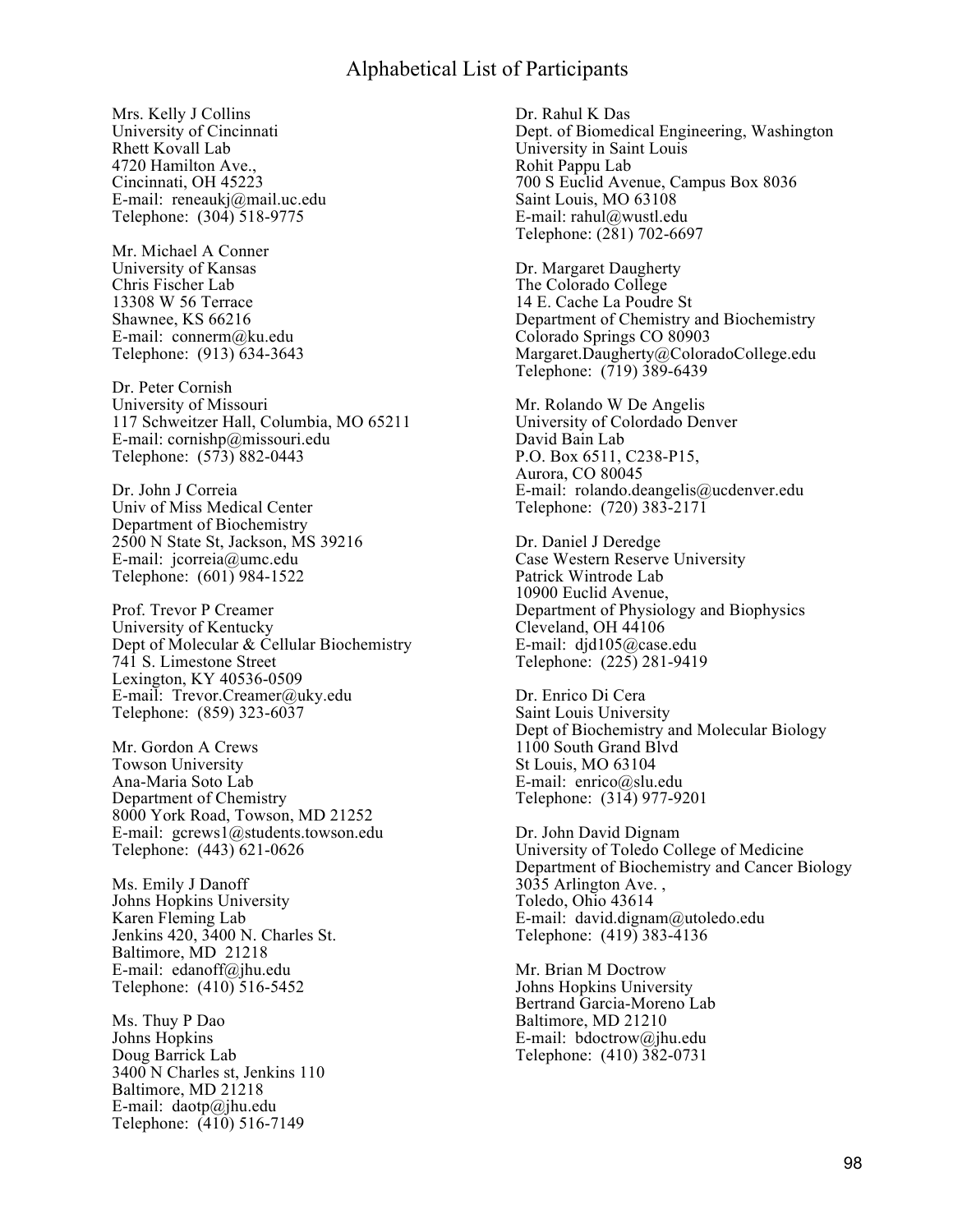Mr. Thomas Doerdelmann University of Cincinnati Mark Rance Lab Molecular Genetics, Biochem. and Microbiology Rance Lab - CARE 4864, 231 Albert Sabin Way Cincinnati, OH 45267-0524 E-mail: doerdetp@mail.uc.edu Telephone: (513) 558-2938

Ms. Amanda Drennan University of Wisconsin, Madison Tom Record Lab 433 Babcock Dr. Madison, WI 53706 E-mail: drennan@wisc.edu Telephone: (608) 262-3019

Mr. Igor Drobnak University of Ljubljana Faculty of Chemistry and Chemical Technology Jurij Lah Lab Askerceva 5, 1000 Ljubljana E-mail: igor.drobnak@fkkt.uni-lj.si Telephone: (386) 1 2419 422

Ms. Tori Dunlap University of Kentucky Trevor Creamer Lab 2500 Alumni Dr. Apt. 12102 Lexington, KY 40517 E-mail: Tori.Dunlap@uky.edu Telephone: (501) 581-3033

Prof. Cynthia Dupureur Univ. Missouri St. Louis Dept. Chemistry and Biochemistry MC 27, One Univ. Blvd. St. Louis, MO 63121 E-mail: cdup@umsl.edu Telephone: 314-516-4392

Mr. Allen Eastlund University of Kansas Chris Fischer Lab 1251 Wescoe Hall Drive, Malott Hall Rm 6000 Lawrence, KS 66045-7572 E-mail: aeastlund@ku.edu Telephone: 785-393-1026

Prof. Daryl K Eggers San Jose State University Chemistry Department One Washington Square San Jose, CA 95192-0101 E-mail: deggers@science.sjsu.edu Telephone: 408-924-4960

Mr. Sean W. Fanning Northern Illinois University James Horn Lab E-mail: sfanning@niu.edu Telephone: 630-399-0971

Mr. Michael D Feldkamp University of Iowa Madeline Shea Lab Bowen Science Building Dept. of Biochemistry, Rm 4-411 51 Newton Rd., Iowa City, IA 52242 E-mail: michael-feldkamp@uiowa.edu Telephone: 319-335-7888

Dr. Aron W Fenton University of Kansas Medical Center The University of Kansas Medical Center Biochemistry and Molecular Biology MS 3030, 3901 Rainbow Boulevard Kansas City, Kansas 66160 E-mail: afenton@kumc.edu Telephone: 913-588-7033

Ms. Cassandra Field University of Kansas Chris Fischer Lab 1722 Anna Dr Apt 2 Lawrence, KS  $66044$ E-mail: cassharr@ku.edu Telephone: 785-812-1446

Mr. Christopher J Fischer University of Kansas Christopher Fischer Lab Department of Physics and Astronomy 1082 Malott Hall, 1251 Wescoe Hall Drive Lawrence, KS 66045-7582 E-mail: shark@ku.edu Telephone: 785-864-4579

Prof. Karen G Fleming Johns Hopkins University Dept. Biophysics, 3400 North Charles Street Baltimore, MD 21218 E-mail: Karen.Fleming@jhu.edu Telephone: 410-516-7256

Dr. Ernesto J Fuentes University of Iowa Department of Biochemistry 4-632 Bowen Science Building 51 Newton Rd, Iowa City, IA 52242-1109 E-mail: ernesto-fuentes@uiowa.edu Telephone: 319-353-4244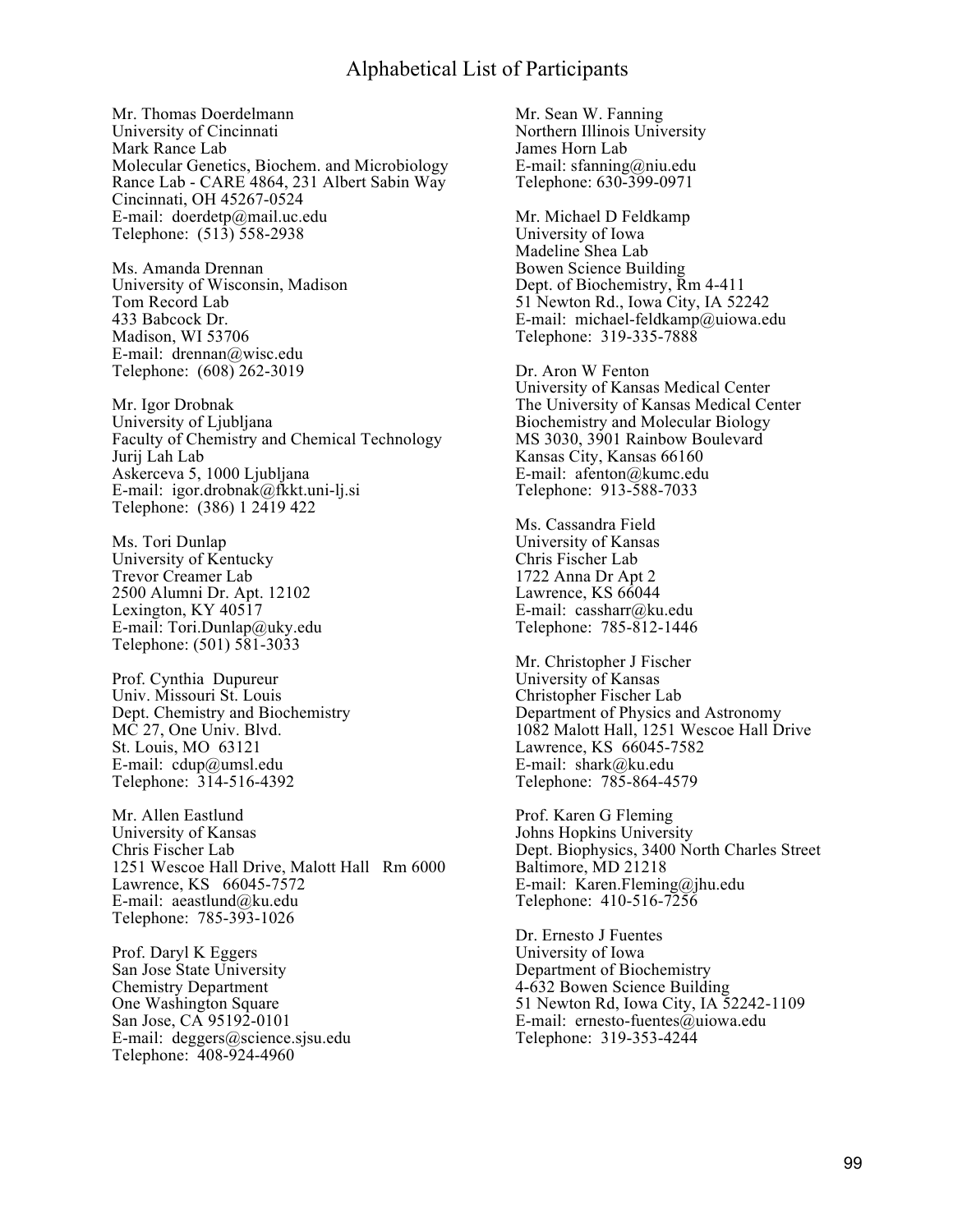Mr. Prafull S Gandhi Washington University in St. Loui Enrico Di Cera Lab 4398 W Pine Blvd Apt # 301 St. Louis, MO 63108 E-mail:  $prafullsg@gmail.com$ Telephone: (314) 229-2980

Dr. Kanchan Garai Washington University School of Medicine Carl Frieden Lab 660 South Euclid Ave. McDonnel Science South Room 217 St. Louis, MO 63110 E-mail: garai.kanchan@gmail.com Telephone: 3143623342

Dr. Bertrand Garcia-Moreno Johns Hopkins University Department of Biophysics 3400 N. Charles St. Baltimore, MD 21218 E-mail: bertrand@jhu.edu Telephone: 410-516-4497

Mr. Jacob Gauer University of Minnesota Duluth Anne Hinderliter Lab 31E 5th St. Duluth, MN 55805 E-mail: jacobwgauer@gmail.com Telephone: 605-228-5142

Ms. Stephanie A Geiser Southern Illinois University Brian Lee Lab 1245 Licoln Drive Neckers rm. 224 mailcode 4409 Carbondale Il, 62901 E-mail: sgeiser@siu.edu Telephone: 618-453-6484

Mr. Lawrence R Gray University of Iowa Shahram Khademi Lab Department of Biochemistry 52 Newton Road, 4-611 Bowen Science Building Iowa City, IA 52242 E-mail: lawrence-gray@uiowa.edu Telephone: (319) 621-8235

Ms. Emily Guinn UW Madison Tom Record Lab 1101 University Ave Madison, WI 53706 E-mail: eguinn@wisc.edu Telephone: (414)378-6033 Prof. Kathleen Hall Washington Univ Med Sch Box 8231 Dept Biochemistry and Molecular BIophysics 660 S Euclid Ave, St Louis, MO 63110 E-mail: kathleenhal@gmail.com Telephone: (314) 362-4196

Mrs. Samanthi K Handunnetti De Silva Louisiana State University Vince LiCata Lab Department of Biological Sciences 202 Life Sciences Building Baton Rouge, LA 70803 E-mail: sthabr1@lsu.edu Telephone: 2255781589

Mr. Wilson T Hannah University of Mississippi Medical Center John Correia Lab 1046 Newland St. Jackson, MS 39211 E-mail: wthannah@umc.edu Telephone: 6624012206

Dr. Michael J Harms University of Oregon Joseph Thornton Lab Center for Ecology and Evolutionary Biology 335 Pacific Hall Eugene, OR 97405 E-mail: harms@uoregon.edu Telephone: 541-346-1537

Dr. William F Hawse University of Notre Dame Brian Baker Lab Department of Chemistry and Biochemistry 251 Nieuwland Science Hall Notre Dame, IN 46556 E-mail: whawse@nd.edu Telephone: (574) 631-9775

Ms. Sara Heitkamp University of Wisconsin- Madison Tom Record Lab 433 Babcock Drive, 4424 Biochemistry Madison, WI 53706 E-mail: seheitkamp@wisc.edu Telephone: 608-262-3019

Mr. Lance M Hellman University of Kentucky Michael Fried Lab 451 S. Limestone St. Lexington, KY 40536 E-mail:  $lmhell2@uky.edu$ Telephone: (859) 323-4613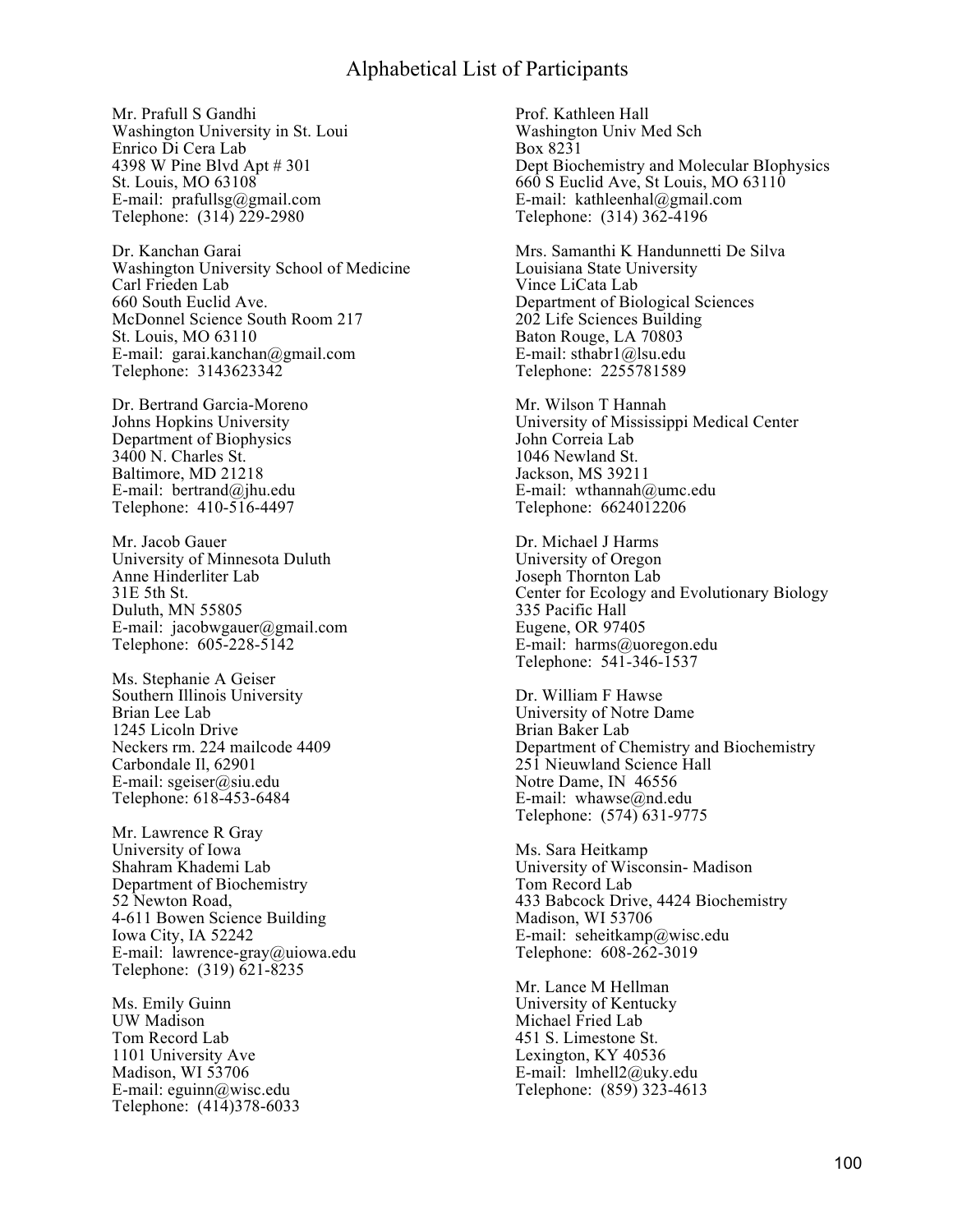Mr. Justin M. Hennings Southern Illinois University Gabriela Perez-Alvarado Lab Department of Chemistry and Biochemistry 1245 Lincoln Drive, Neckers Hall 312 Carbondale, IL 62901 E-mail: jhennings87@yahoo.com Telephone: 618-453-6484

Dr. Michael T Henzl University of Missouri Department of Biochemistry 117 Schweitzer Hall, Columbia, MO 65211 E-mail: henzlm@missouri.edu Telephone: 573-882-7485

Dr. Andrew B. Herr University of Cincinnati College of Medicine Department of Molecular Genetics, Biochemistry & Microbiology, ML 0524 231 Albert Sabin Way Cincinnati, OH 45267-0524 E-mail: andrew.herr@uc.edu Telephone: 513-558-5312

Dr. Tomasz Heyduk Saint Louis University School of Medicine Dept of Biochemistry and Molecular Biology Doisy Research Center, 1100 S. Grand Blvd. Saint Louis, MO 63104 E-mail: heydukt@slu.edu Telephone: 314 977 9238

Mr. Bryce C Hilburn Southern Illinois University, Carbondale IL Brian Lee Lab 109 S. Dixon Ave., Carbondale, IL 62901 E-mail: bhilburn@siu.edu Telephone: 2175217473

Mrs. Sarah M Holyoak The University of Kansas Medical Center Todd Holyoak Lab Dept of Biochemistry and Molecular Biology MS 3030, 3901 Rainbow Blvd Kansas City, KS 66160 E-mail: sholyoak@kumc.edu Telephone: 913-588-0796

Dr. Todd Holyoak The University of Kansas Medical Center Dept of Biochemistry and Molecular Biology MS 3030, 3901 Rainbow Blvd Kansas City, KS 66160 E-mail: tholyoak@kumc.edu Telephone: 913-588-0795

Prof. James R Horn Northern Illinois University Dept. Chemistry and Biochemistry DeKalb, IL 60115 E-mail: jrhorn@niu.edu Telephone: 815-753-8654

Mr. Mateo C. Houle Southern Illinois University Gabriela Perez-Alvarado Lab Department of Chemistry and Biochemistry 1245 Lincoln Drive, Neckers Hall 312 Carbondale, IL 62901 E-mail: mateo491@siu.edu Telephone: 618-453-6484

Mr. Yuegao Huang Wesleyan University Russu Irina Lab 52 Lawn Ave., Chemistry Department Middletown, CT 06459 E-mail: yhuang02@wesleyan.edu Telephone: 8606852477

Dr. Francis K Insaidoo University of Notre Dame Brian Baker Lab E-mail: finsaido@nd.edu Telephone: 678-230-1427

Dr. Lihua Jin DePaul University Department of Chemistry 1110 W. Belden Ave. Chicago, IL 60614 E-mail: ljin1@depaul.edu Telephone: (773) 325-7371

Mr. Michael L Johnson University of Virginia Michael Johnson Lab Box 800735, Charlottesville, VA 22908-0735 E-mail: mlj8e@virginia.edu Telephone: 434 924-8607

Dr. Monika Joshi University of Iowa Ernesto Fuentes Lab Department of Biochemistry Iowa City, IA 52242 USA E-mail: monika-joshi@uiowa.edu Telephone: 319-335-7249

Mr. Joseph Kasper Purdue University Chiwook Park Lab 1601 Grove St. Apt. 1 Lafayette, IN 47905 E-mail: jkasper@purdue.edu Telephone: 931-220-4795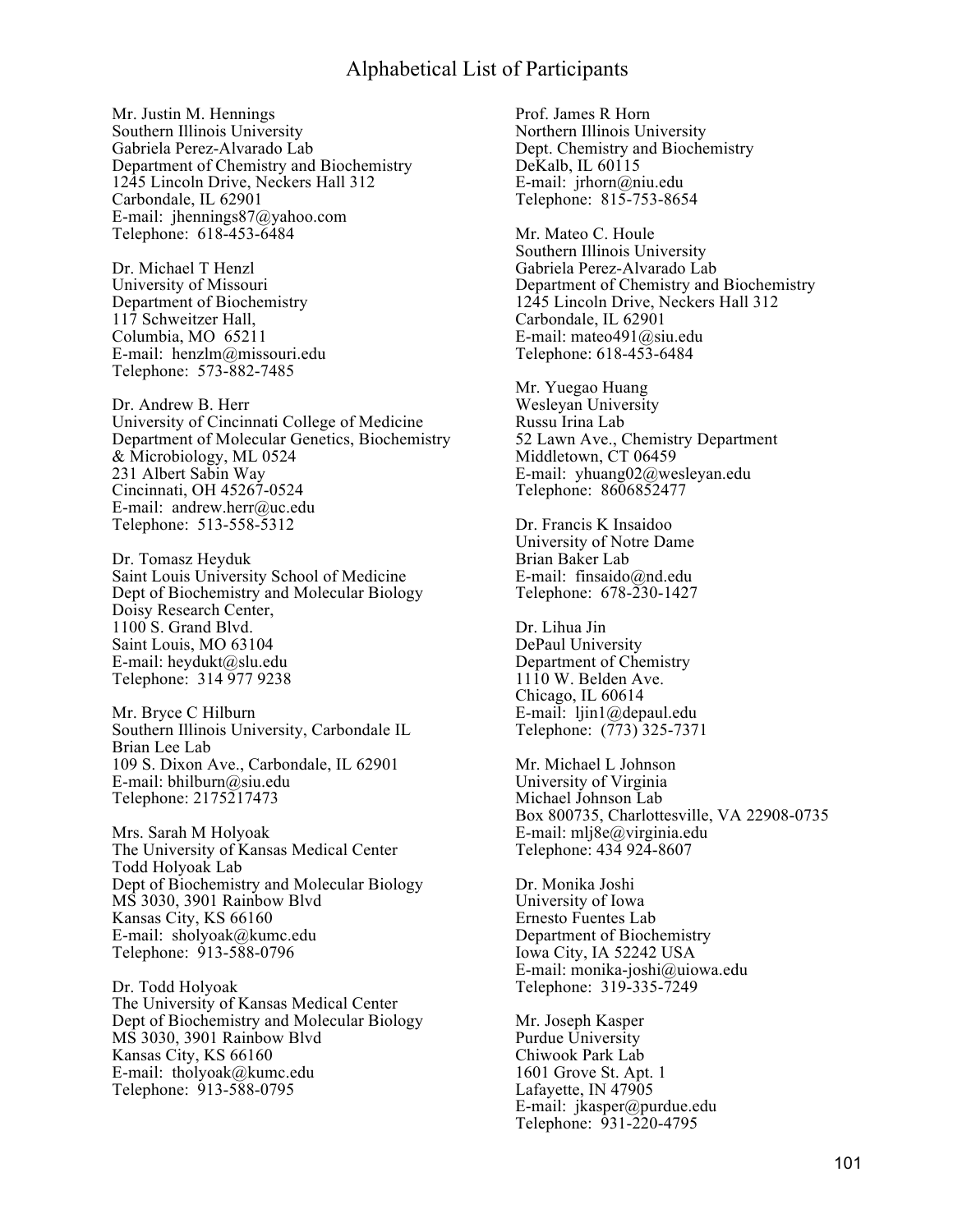Ms. Pushpika S. Katugampola Southern Illinois University Gabriela Perez-Alvarado Lab Department of Chemistry and Biochemistry 1245 Lincoln Drive, Neckers Hall 312 Carbondale, IL 62901 E-mail: sulakshine@yahoo.com Telephone: 618-453-6484

Mr. Morteza Khabiri Czech Academy of Sciences Jannette Carey Lab Institute of Systems Biology and Ecology Zamek 136, CZ37333 Nove Hrady CZECH REPUBLIC E-mail: khabiri@greentech.cz Telephone: 011-420-608-522-558

Dr. Shahram Khademi University of Iowa Dept of Molecular Physiology and Biophysics Carver College of Medicine 4-610 Bowen Science Bldg, Iowa City, IA 52242-1109 E-mail: shahram-khademi@uiowa.edu Telephone: 319-335-6515

Mr. Victor Khangulov Johns Hopkins University Bertrand Garcia-Moreno Lab Johns Hopkins University 3400 N. Charles St., Jenkins Hall, 006 Baltimore, MD 21218 E-mail: vkhangulov@jhu.edu Telephone: 410-516-4498

Dr. Hajin Kim University of Illinois at Urbana Champaign Taekjip Ha Lab 2405 Heathrow Dr. #3, Champaign, IL 61820 E-mail: hajin.kim.kr@gmail.com Telephone: 5103742867

Dr. Alexandra L Klinger University of Pennsylvania David Eckmann Lab Dept Anesthesiol/Critical Care 319B John Morgan Bldg, 3620 Hamilton Walk Philadelphia, PA 19104-4799 E-mail: klingera@uphs.upenn.edu Telephone: 609-213-6113

Mr. Ben Knowles University of Wisconsin - Madison Tom Record Lab 433 Babcock Dr. Madison, WI 53705 E-mail: dbknowles@gmail.com Telephone: 509-592-8883

Dr. Rhett A. Kovall University of Cincinnati College of Medicine Dept. of Molecular Genetics, Biochemistry & Microbiology, 231 Albert Sabin Way MSB3005H Cincinnati, OH 45267-0524 E-mail: kovallra@ucmail.uc.edu Telephone: 513-558-4631

Dr. Alexander G Kozlov Washington University School of Medicine Timothy Lohman Lab 660 S. Euclid Ave., St. Louis, MO 63110 E-mail: kozlov@biochem.wustl.edu Telephone: 314-362-4394

Prof. John E Ladbury MD Anderson Cancer Center Dept of Biochemistry & Molecular Biology Unit 1000, 1515 Holcombe Boulevard Houston, TX 77030 USA E-mail: jeladbury@mdanderson.org Telephone: 713 792 3570

Prof. Jurij Lah University of Ljubljana, Faculty of Chemistry and Chemical Technology Askerceva 5, 1000 Ljubljana, Slovenia E-mail: jurij.lah@fkkt.uni-lj.si Telephone: +386 1 2419 414

Prof. Andrew L Lee University of North Carolina at Chapel Hill Eshelman School of Pharmacy Beard Hall, CB# 7568 Chapel Hill, NC 27599-7568 E-mail: drewlee@unc.edu Telephone: (919)-966-7821

Prof. Brian M Lee Southern Illinois University Carbondale 1245 Lincoln Dr, Neckers Rm 224 Mailcode 4409 Carbondale, IL 62901 E-mail: brianlee@siu.edu Telephone: 618-453-7186

Mr. Christoper Lee The Colorado College Margaret Daugherty Lab 14 E Cache La Poudre St Department of Chemistry & Biochemistry Colorado Springs, CO 80903

Dr. Gwangrog Lee University of Illinois at Urbana-Champaign Taekjip Ha Lab Department of Physics 1110 West Green Street Urbana, IL 61801 E-mail: ifgl@uiuc.edu Telephone: 217-244-0444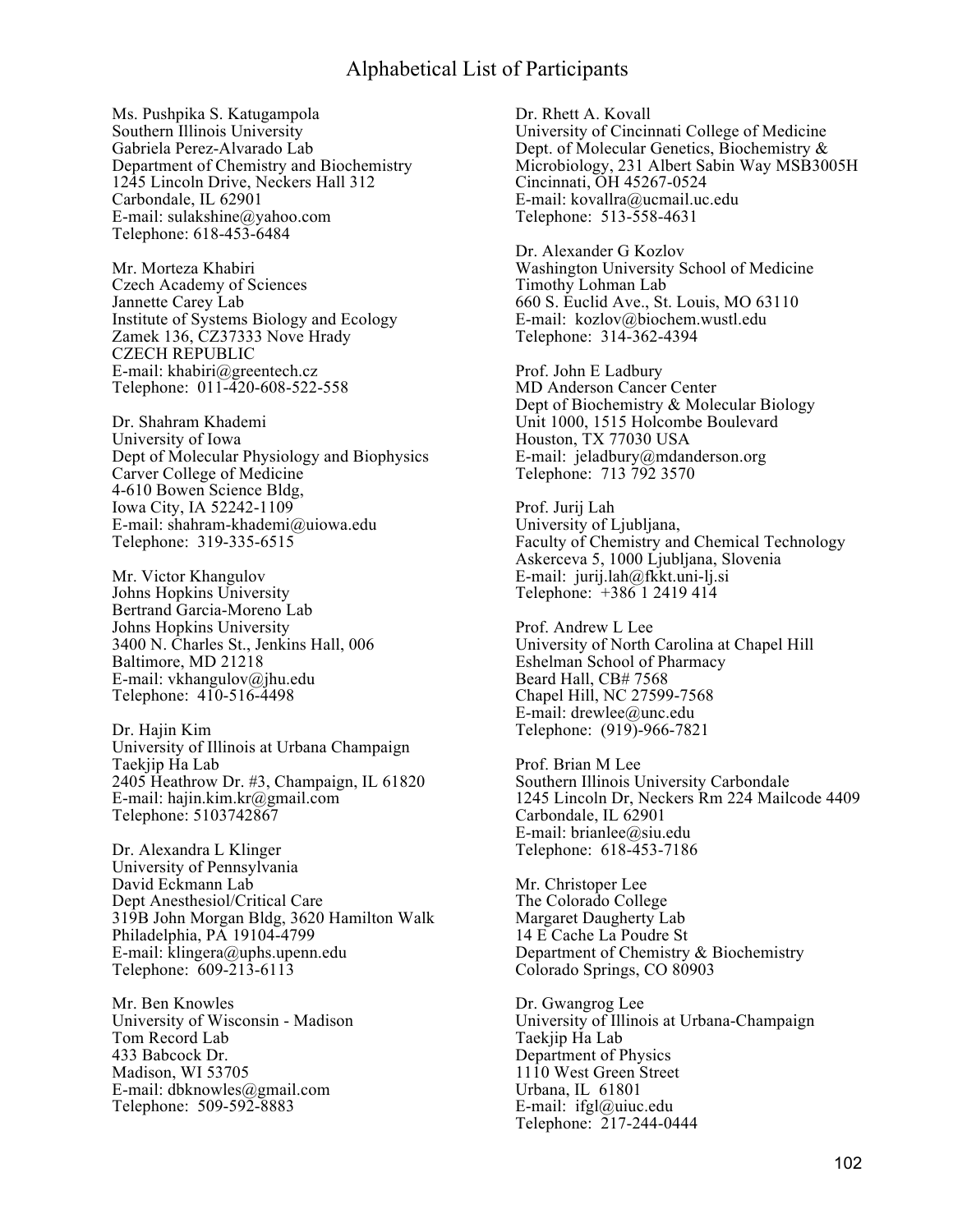Ms. Tao Li University of Alabama at Birmingham Aaron Lucius Lab 901 14th Street S. Suite 238 Birmingham, AL 35294 E-mail: taolimur@uab.edu Telephone: 2059966575

Ms. Jiabei Lin University of Alabama at Birmingham Aaron Lucius Lab 901 14th Street S. Suite 238 Birmingham, Alabama 35294 E-mail: jiabei@uab.edu Telephone: 2059966575

Mr. Pei-Fen Liu Purdue Chiwook Park Lab 2550 Yeager Rd. Apt 9-8 West Lafayette, IN 47906 E-mail: liu59@purdue.edu Telephone: 765-586-7803

Mr. Xu Liu University of Iowa Ernesto Fuentes Lab Department of Biochemistry Bowen Science Building 4-611, 51 Newton Road Iowa City, IA 52242 E-mail: xu-liu@uiowa.edu Telephone: 3194009048

Prof. Timothy M. Lohman Washington University Dept of Biochemistry and Molecular Biophysics Box 8231, 660 S. Euclid Ave. St. Louis, MO 63110 E-mail: lohman@biochem.wustl.edu Telephone: 314-362-4393

Prof. Patrick Loria Yale University Dept. of Chemistry 350 Edwards Street, New Haven, CT 06520 E-mail: patrick.loria@yale.edu Telephone: 203-436-4847

Dr. Aaron L Lucius University of Alabama at Birmingham Department of Chemistry Chem 292, 1530 3rd Ave S Birmingham, AL 35294-1240 E-mail: allucius@uab.edu Telephone: 205-934-8096

Mr. Nicholas J Lyle Washington University in St. Louis Rohit Pappu Lab 109 Applegate ln. Ballwin, MO 63011 E-mail: lylenj@gmail.com Telephone: 775-830-9208

Mr. Daniel F Lyons University of Mississippi Medical Center John Correia Lab 2500 N. State St., Jackson, MS 39216 E-mail: dlyons@umc.edu Telephone: 6014971458

Ms. Chunxiao Ma North Carolina State University Allen Clark Lab 1913 Trexler Ct. , Raleigh, NC 27606 E-mail: cma4@ncsu.edu Telephone: 919-995-5725

Dr. Sarah H MacKenzie North Carolina State University Clay Clark Lab Dept of Molecular and Structural Biochemistry 128 Polk Hall, CB 7622, Raleigh, NC 27695 E-mail: sarah\_mackenzie@ncsu.edu Telephone:  $9\overline{1}9 - 515 - 5806$ 

Mr. Shuja S Malik University of Kansas Christopher Fischer Lab E-mail: sssm@ku.edu Telephone: 785-864-1172

Dr. Nasib K Maluf University of Colorado Denver Karl Maluf Lab School of Pharmacy 12700 E. 19th Ave, P15-4009, Aurora, CO 80045 E-mail: karl.maluf@ucdenver.edu Telephone: 303-724-4036

Mr. Michael W Manley The University of Kansas Medical center Liskin Swint-Kruse Lab Dept of Biochemistry and Mol. Biol. MSN 3030, 3901 Rainbow Blvd. Kansas City, KS 66160 E-mail: mmanley@kumc.edu Telephone: 913-588-0527

Prof. Luis A Marky University of Nebraska Medical Center Department of Pharmaceutical Sciences 986025 Nebraska Medical Center Omaha, NE 68198-6025 E-mail: lmarky@unmc.edu Telephone: 402-559-4628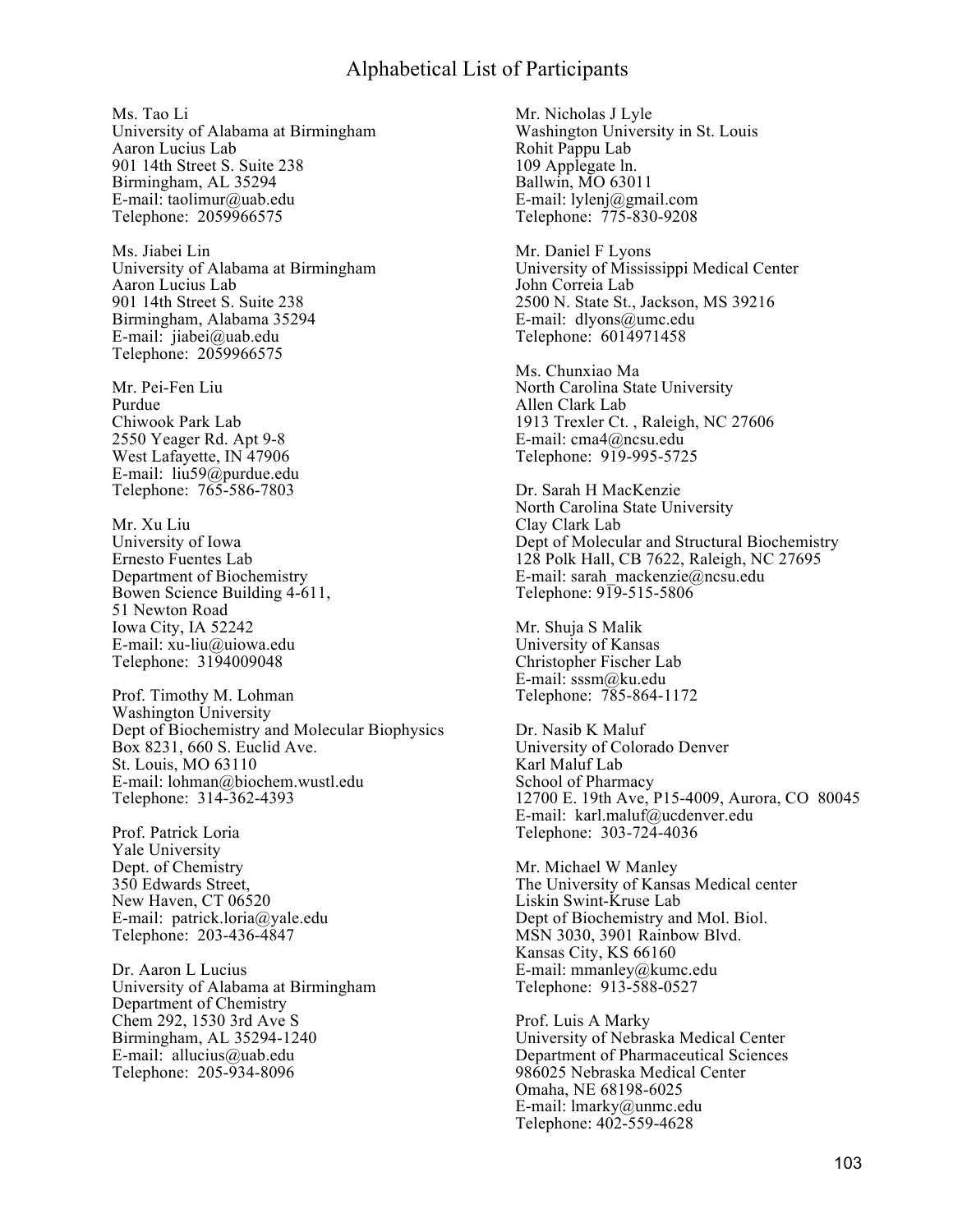Mr. Jacob D Marold Johns Hopkins University Doug Barrick Lab Thomas C. Jenkins Department of Biophysics 110 Jenkins Hall, 3400 N. Charles Street Baltimore, MD 21218 E-mail: jmarold1@jhu.edu Telephone: 410-5167149

Dr. Manana Melikishvili University of Kentucky Michael Fried Lab Dept of Molecular and Cellular Biochemistry 741 South Limestone, Lexington, KY 40536 E-mail: mmeli2@uky.edu Telephone: (859)-323-4613

Mr. Daniel J Merkel Southern Illinois University Carbondale Brian Lee Lab E-mail: dmerkel@siu.edu Telephone: (217)-343-7448

Mr. Justin Mark Miller University of Alabama at Birmingham Aaron Lucius Lab 1309 Woodland Village, Birmingham, AL 35216 E-mail: justinm531@gmail.com Telephone: (334)318-2065

Ms. Amie D Moody University of Colorado Denver David Bain Lab P.O. Box 6511, C238-P15 Aurora, CO 80045 E-mail: amie.moody@ucdenver.edu Telephone: 303-724-6119

Ms. Ann M. Murray University of Iowa Ernesto Fuentes Lab Department of Biochemistry, 4-403 BSB Iowa City, IA 52242-1109 E-mail: ann-murray@uiowa.edu Telephone: 319-335-7249

Dr. Afua Nyarko Oregon State University Elisar Barbar Lab Dept. of Biophysics and Biochemistry 2011 ALS building, Corvallis, OR 97331 E-mail: nyarkoa@onid.orst.edu Telephone: 5417371876

Prof. Nick Pace Texas A&M University 6016 Augusta Circle College Station, TX 77845 E-mail: nickpace@tamu.edu Telephone: 979-690-3037

Mr. Daniel J Parente The University of Kansas Medical Center Liskin Swint-Kruse Lab Dept Biochem Mol. Biol. MSN 3030, 3901 Rainbow Blvd Kansas City, KS 66160 E-mail: dparente@kumc.edu Telephone: 913-588-0527

Prof. Chiwook Park Purdue University 575 Stadium Mall Dr., West Lafayette, IN 47907 E-mail: chiwook@purdue.edu Telephone: 765-496-7513

Dr. Gabriela C. Perez-Alvarado Southern Illinois University Department of Chemistry and Biochemistry 1245 Lincoln Drive, Neckers Hall 146-I Mail Code 4409, Carbondale, IL 62901 E-mail: perez@siu.edu Telephone: 618-453-8979

Mr. Kurt Piepenbrink University of Notre Dame Brian Baker Lab 450 Stepan Chemistry Building Notre Dame, IN 46556 E-mail: kpiepenb@nd.edu Telephone: (574) 631-9775

Ms. Regina Politi The Hebrew University Daniel Harries Lab Institute of Chemistry and the Fritz Haber Research Center, Jerusalem 91904, Israel E-mail: politr@fh.huji.ac.il Telephone: 972-2-6585484

Mr. Alexander M Portillo University of Nebraska Medical Center Yuri Lyubchenko Lab Department of Pharmaceutical Sciences NE 68344 E-mail: aportillo@unmc.edu Telephone: 402-559-1973

Dr. Nicola Pozzi Saint Louis University Enrico Di Cera Lab 4444 West Pine Blvd. APT 211 St.Louis, MO 63108 E-mail: npozzi@slu.edu Telephone: 818-465-9336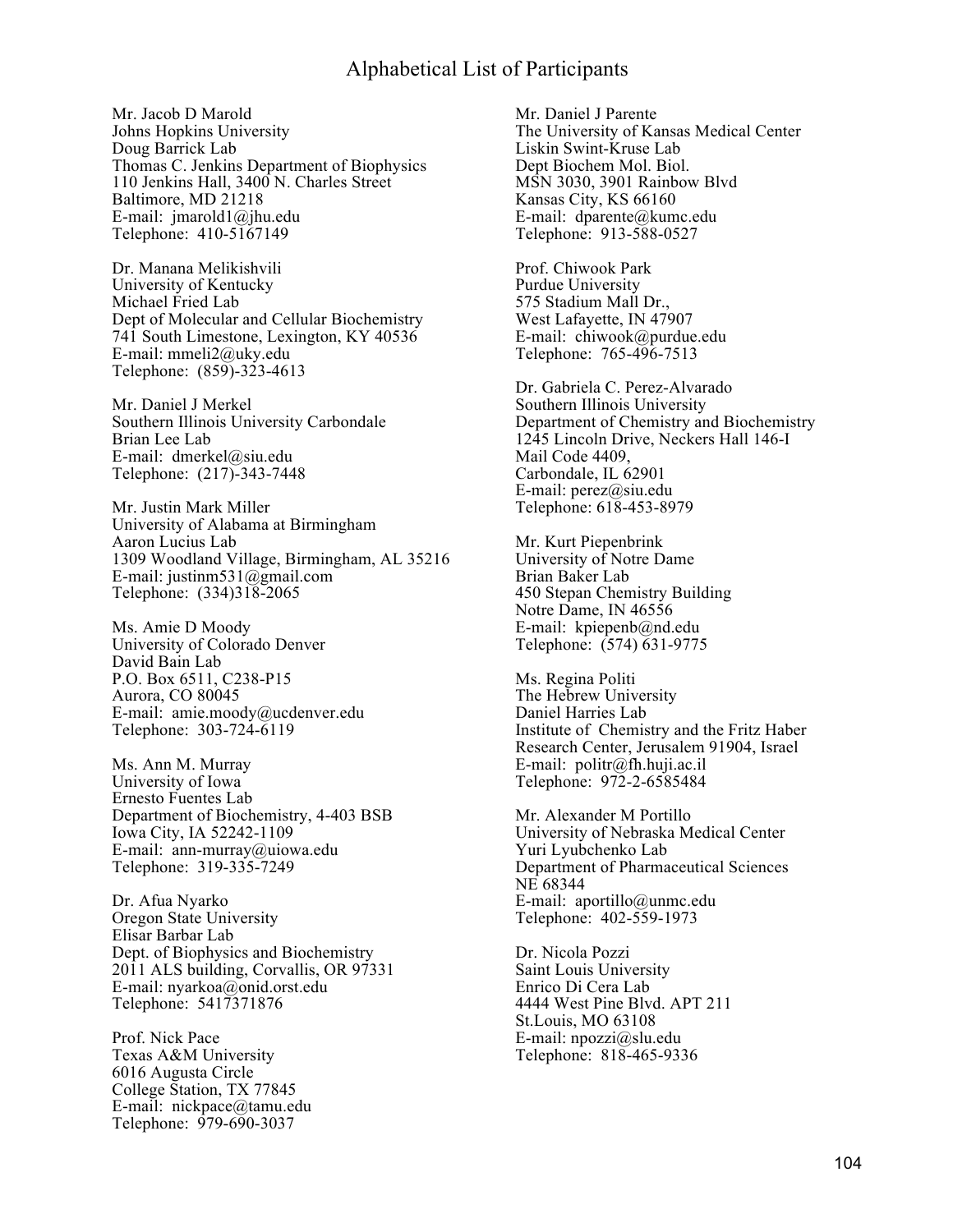Ms. Charulata B Prasannan Kansas University Medical Center Aron Fenton Lab Biochemistry and Molecular Biology 1030 KLSIC, 3901 Rainbow Boulevard Kansas City, Kansas 66160 E-mail: cprasannan@kumc.edu Telephone: (913) 588-9812

Dr. Iztok Prislan UNMC-College of Pharmacy Luis Marky Lab Department of Pharmaceutical Sciences 986025 Nebraska Medical Center Omaha, NE 68198-6025 E-mail: iztok.prislan@unmc.edu Telephone: 402-559-7870/5384

Mr. Aditya Radhakrishnan Washington University in Saint Louis Rohit Pappu Lab 5079 Waterman Blvd. St. Louis, MO 63130 E-mail: radhakrishnan@go.wustl.edu Telephone: (630)-991-3977

Ms. Samantha M Reilly University of Mississippi Randy Wadkins Lab 727B Clearbrook Dr., Oxford, MS 38655 E-mail: smreilly@olemiss.edu Telephone: 251-689-2715

Dr. Elizabeth Rhoades Yale University 266 Whitney Avenue, Bass 234 P.O. Box 208114. New Haven, CT 06520 E-mail: elizabeth.rhoades@yale.edu Telephone: 203-432-5342

Mr. Aaron Robinson Johns Hopkins University Bertrand Garcia-Moreno Lab 3400 N Charles St, Jenkins Hall Rm 110 Baltimore MD, 21218 E-mail: aaronrob@jhu.edu Telephone: 410-516-44968

Ms. Emily F Ruff University of Wisconsin at Madison Tom Record Lab Department of Chemistry, 1101 University Ave Madison, WI 53706 E-mail: eruff@chem.wisc.edu Telephone: 651-319-3060

Prof. Suzanne Scarlata Stony Brook University Department of Physiology & Biophysics Stony Brook, NY 11794-8661 E-mail: suzanne.scarlata@stonybrook.edu Telephone: 631-444-3071

Mr. Joshua L Schipper North Carolina State University A. Clay Clark Lab 128 Polk Hall, CB 7622 Raleigh, NC 27695-7622 E-mail:  $ilschipp@ncsu.edu$ Telephone: 919-515-5806

Jonathan Schlebach Purdue University Chiwook Park Lab Department of Medicinal Chemistry and Molecular Pharmacology West Lafayette, IN 47907 USA E-Mail: jschleba@purdue.edu Telephone: 217-213-9426

Mr. Daniel R Scott University of Notre Dame Brian Baker Lab 453 Stepan Hall, Notre Dame, IN 46556 E-mail: dscott5@nd.edu Telephone: 5746319775

Prof. Madeline A. Shea Univ. of Iowa Carver College of Medicine Dept. of Biochemistry 4-403 BSB 51 Newton Road, Iowa City, IA 52242-1109 E-mail: madeline-shea@uiowa.edu Telephone: (319) 335-7885

Mr. Tyson R Shepherd University of Iowa Ernesto Fuentes Lab Department of Biochemistry, 4-403 BSB Iowa City, IA 52242-1109 E-mail: tyson-shepherd@uiowa.edu Telephone: 319-621-2977

Mr. Christopher A Smith Northern Illinois University James Horn Lab 1305 Annie Glidden apt 726 Dekalb, IL 60115 E-mail: csmith57@niu.edu Telephone: 847-528-0929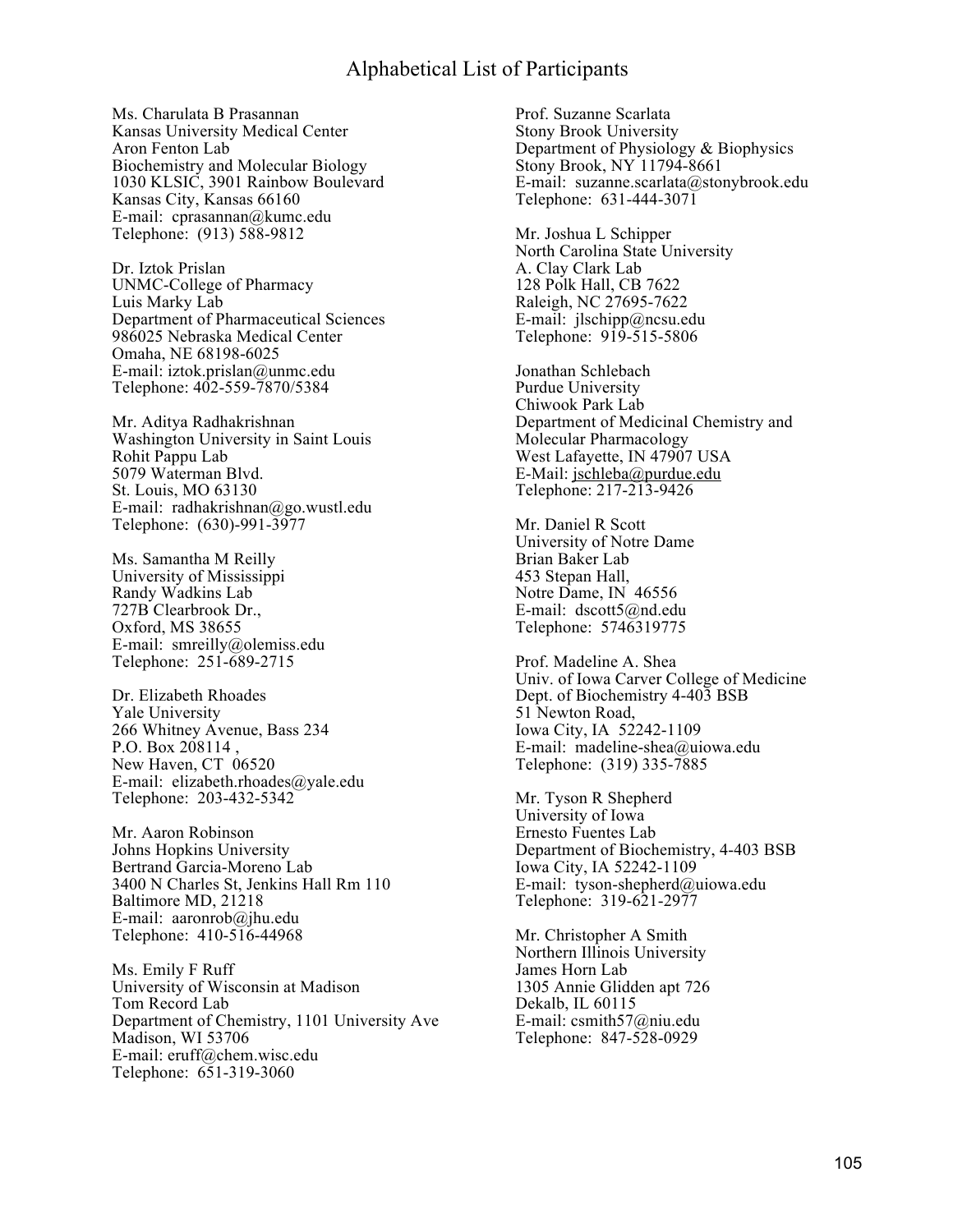Dr. Ana-Maria Soto Towson University Department of Chemistry 8000 York Road, Towson, MD 21252 E-mail: asoto@towson.edu Telephone: 410-704-2605

Dr. Walter F Stafford Boston Biomedical Research Insitiute 64 Grove Street, Watertown, MA 02472 USA E-mail: stafford@bbri.org Telephone: 617-658-7808

Ms. Jennifer L Starner University of Notre Dame Patricia Clark Lab Department of Chemistry and Biochemistry 251 Nieuwland Science Hall Notre Dame, IN 46556 E-mail: jstarner@nd.edu Telephone: 574-631-4026

Ms. Shana V Stoddard University of Mississippi Randy Wadkins Lab P.O. Box 2682, University, MS 38677 E-mail: little\_one1908@yahoo.com Telephone: 832-758-5582

Dr. Liskin Swint-Kruse The Univeristy of Kansas Medical Center Dept. of Biochemistry and Mol. Biol. 3901 Rainbow Blvd MSN 3030, Kansas City, KS 66160 E-mail: lswint-kruse@kumc.edu Telephone: 913-588-0399

Mr. Michal R Szymanski University of Texas Medical Branch Wlodek Bujalowski Lab 301 University Boulevard 5.120 Medical Research Building Galveston, Texas 77555 E-mail: mrszyman@utmb.edu Telephone: 409-772-1382

Dr. Anmin Tan University of Missouri Michael Henzl Lab 117 Schweitzer Hall, Columbia, MO 65211 E-mail: tanan@missouri.edu Telephone: 573-8827540

Vijai Tyagi, Ph.D., MBA GE Healthcare MicroCal Products group E-mail: Vijai.Tyagi@ge.com Telephone: 217-621-7617

Dr. Franco O Tzul Rensselaer Polytechnic Institute George Makhatadze Lab Center for Biotechnology and Interdisciplinary Studies, 110 8th St. , Troy, NY 12180-3590 E-mail: tzulf@rpi.edu Telephone: 518-276-4434

Dr. Krastyu Ugrinov University of Notre Dame Patricia Clark Lab 251 Nieuwland Science Hall Notre Dame, IN 46556 E-mail: kugrinov@nd.edu Telephone: 574-631-4026

Mr. Phillip Keith Veronese University of Alabama at Birmingham Aaron Lucius Lab 3930 Montclair Rd. Apt. K Birmingham, AL 35213 E-mail: veronesepk@gmail.com Telephone: 205-907-3602

Mr. Bradley D VanderWielen Rhett Kovall Lab 231 Albert Sabin Way - ML0524, CARE 4836 Cincinnati, OH 45267 E-mail: bdv111@gmail.com Telephone: 5135584651

Dr. Herschel Wade Johns Hopkins University 725 N. Wolfe Street 709 Hunterian Bldg, Baltimore, MD 21205 E-mail: herschel.wade@jhmi.edu Telephone: 4109553077

Dr. Randy M. Wadkins University of Mississippi Dept. of Chemistry & Biochemistry Coulter Hall room 409, University, MS 38677 E-mail: rwadkins@olemiss.edu Telephone: 662-915-7732

Mr. Lucas Wafer Rensselaer Polytechnic Institute George Makhatadze Lab CBIS 3225, 110 8th St. Troy, NY 12180 E-mail: waferl@rpi.edu Telephone: 607-423-8292